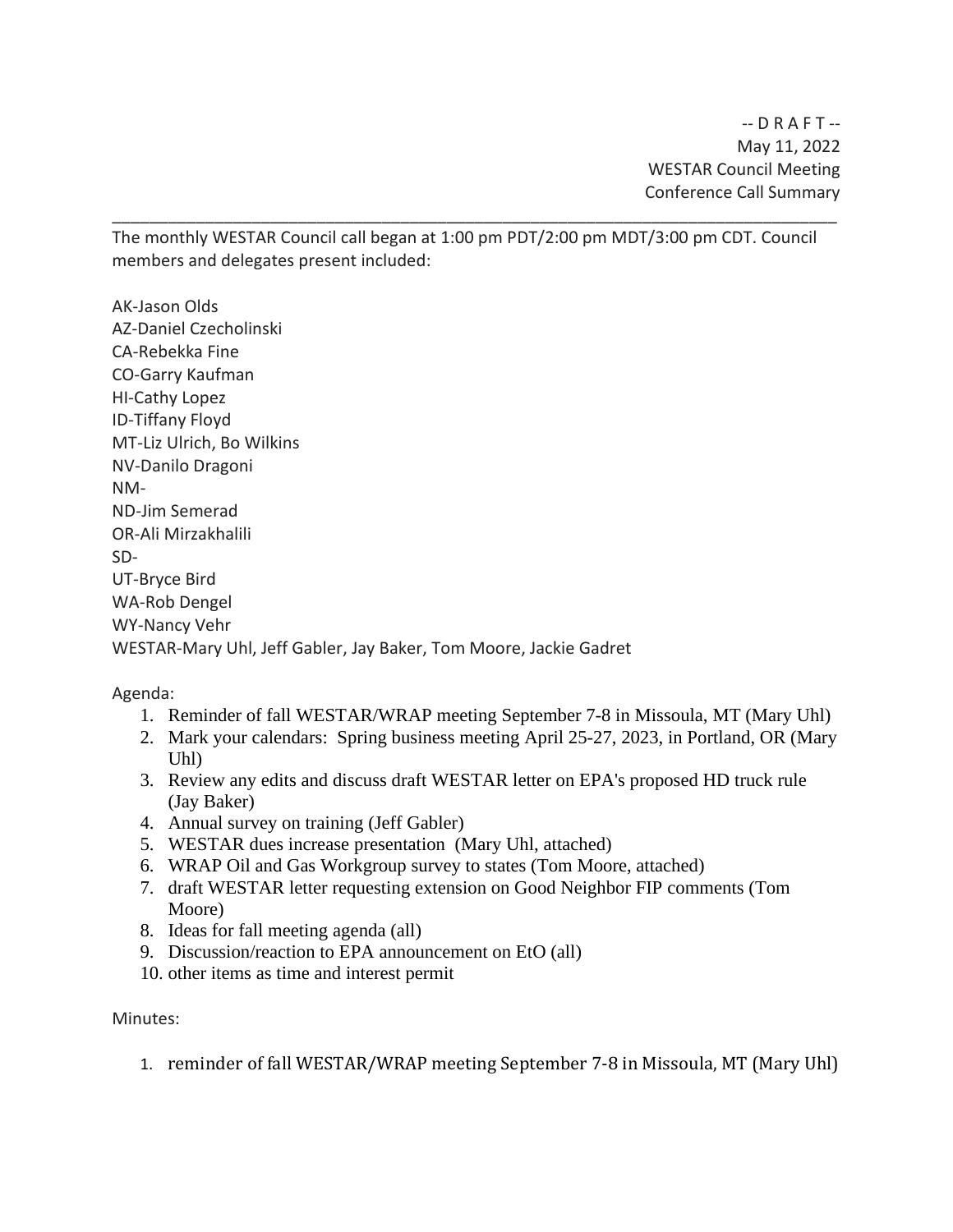- 2. Mark your calendars: Spring business meeting April 25-27, 2023, in Portland, OR (Mary Uhl)
- 3. Review any edits and discuss draft WESTAR letter on EPA's proposed HD truck rule (Jay Baker)

Jay reviewed the draft WESTAR comment letter, acknowledging the work of California, industry, and EPA in developing technologies to reduce HD diesel truck emissions. The letter notes the advantage of a national rule and that 75% of Class I areas are in the west. The letter cautions EPA that incentives for credits could be problematic, if ZEVs are allowed, EPA should not allow benefits of the rule to be watered down. The draft letter doesn't support either of the options EPA proposed in the rule. Ali noted that, given the letter implies support of option 1, should WESTAR explicitly support option 1 and comment that option 2 is not acceptable? Arizona and Wyoming suggested leaving the letter as is.

There was no objection to submittal of the WESTAR letter, so WESTAR will finalize with all recommended changes and submit to the docket.

4. Annual survey on training (Jeff Gabler)

Jeff said that he has started a training needs assessment for 2023. Jeff will work with each state to identify training needed. Jeff will try to coordinate each state's  $1^{st}$ choice for training courses. The information provided by WESTAR states informs EPA's training plan for 2025. Jeff would like to finalize survey results by June 24, 2022. He'll include each state's air director and training manager in his e-mail. Jeff confirmed that training will be delivered in CY2023.

- 5. WESTAR dues increase presentation (Mary Uhl, attached)
	- Mary reviewed the PowerPoint with dues increase options and clarified that the dues increase would go into effect in spring of 2023. The Council should discuss the issue this summer with a goal of finalizing the increase at the fall business meeting. Nancy indicated Wyoming's inclination to support the highest level of dues increase, as did Jason. Ali asked that Mary work with EPA to schedule a WESTAR Council call with Peter Tsirigotis to ask again for additional EPA support for western priorities. Jim asked about cost-cutting measures and other grant opportunities. WESTAR did not receive any grants through the recently concluded NASA ROSES process, although 3 grant applications were submitted. Danilo cautioned against cost-cutting measures that might save too much and supports the highest level of dues increase. Rebekka noted that California needs to consider the dues increase and will share the PowerPoint with Michael Benjamin and get back to us. Daniel noted that 2 inperson meetings per year was more effective than 1. Jim agreed that in-person meetings are more effective, and Tiffany agreed. ACTION ITEM: Mary to contact Peter Tsirigotis to set up a meeting.
- 6. WRAP Oil and Gas Workgroup survey to states (Tom Moore, attached) Tom explained the survey would be coming to states.